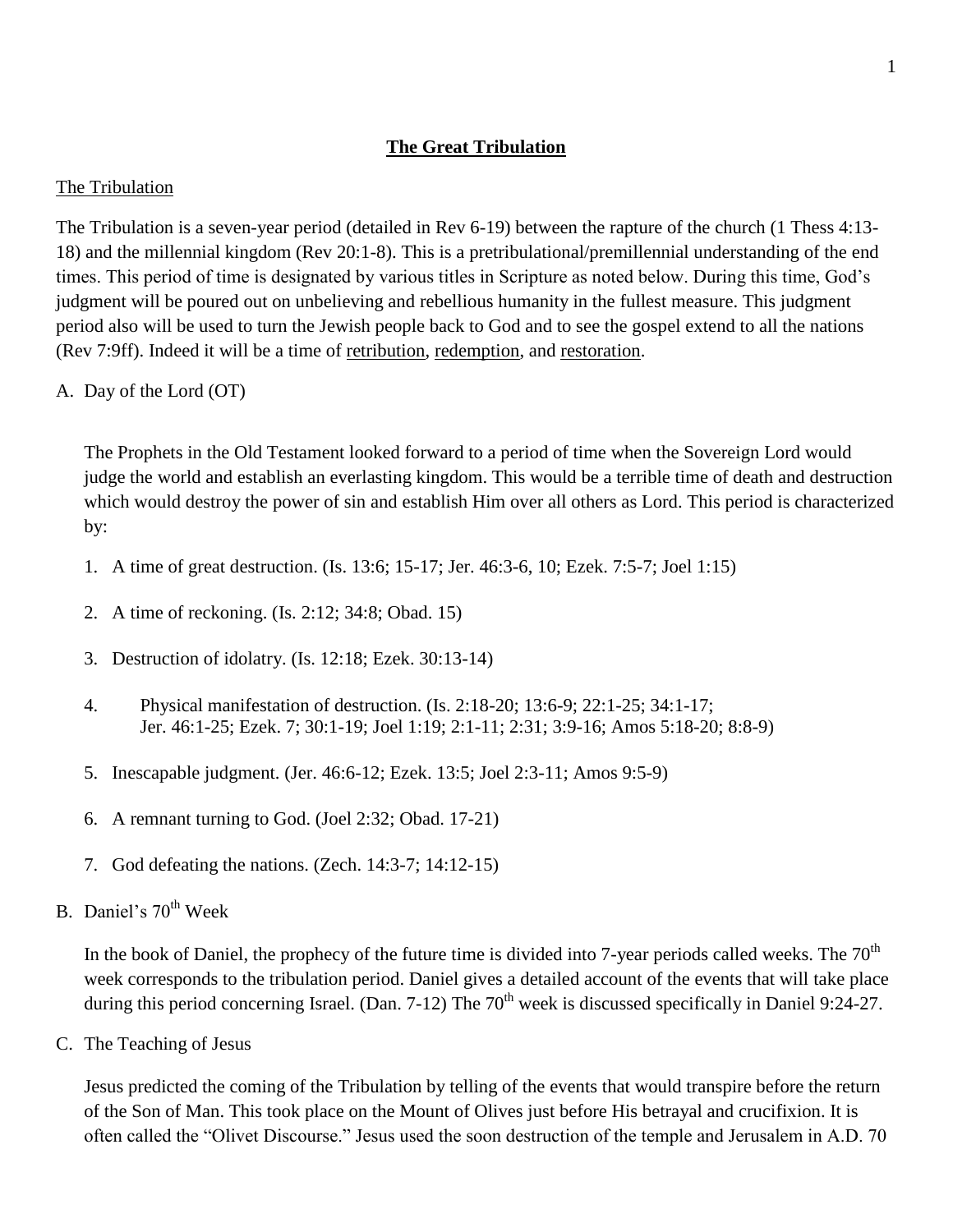as a foreshadowing of the end time Tribulation. In His teaching he warned the people about various events that would occur leading up to his  $2<sup>nd</sup>$  Coming in power and glory.

- 1. Jesus warned against deception and danger, false christs, and false prophets (Matt. 24:4-14; Mk. 13:5- 13; Lk. 21:8-19)
- 2. Jesus warned concerning the abomination of desolation. (Matt. 24:15-25; Mk. 13:14-23; Lk. 14:10-24; cf. Dan. 9:27; 11:31; 12:11)
- D. Day of the Lord (NT)

The New Testament picks up with the Old Testament description of the Day of the Lord and seems to broaden it to describe the whole complex of events leading up to and including Christ's return.

- 1. It is a day of judgment. (1 Thess. 5; 2 Thess. 2; Rev. 6:17; 16:14; also cf. 1 Cor. 3:13; 5:5; 2 Pet. 2:9; 3:10, 12)
- 2. It is a time when Satan will attempt to usurp authority from God. (2 Thess. 2:2-12)
- E. Events Which Occur During the Tribulation.
	- 1. The Judgments of the seven seals. (Rev. 6)
	- 2. God seals 144,000 Jews, and many believers are martyred. (Rev. 7)
	- 3. The judgment of the seven trumpets. (Rev. 8-11)
	- 4. The Gentiles occupy the Temple. (Rev. 11:1-2)
	- 5. The Anti-Christ rises to power. (Rev. 13)
	- 6. The judgment of the seven bowls. (Rev. 15-16)
	- 7. Babylon is destroyed. (Rev. 17-18)
		- a) Religious Babylon (ch. 17)
		- b) Economic/political Babylon (ch. 18)

## **The Tribulation: A Recap**

A. Definition

This is a period of seven years when God's judgment on unbelieving man will be intense and fulfilled. It will be specifically related to Israel but will include all the earth. It is also known as "Daniel's seventieth week" (Dan. 9:27) and the "time of Jacob's trouble" (Jer. 30:7) and the "Day of the Lord."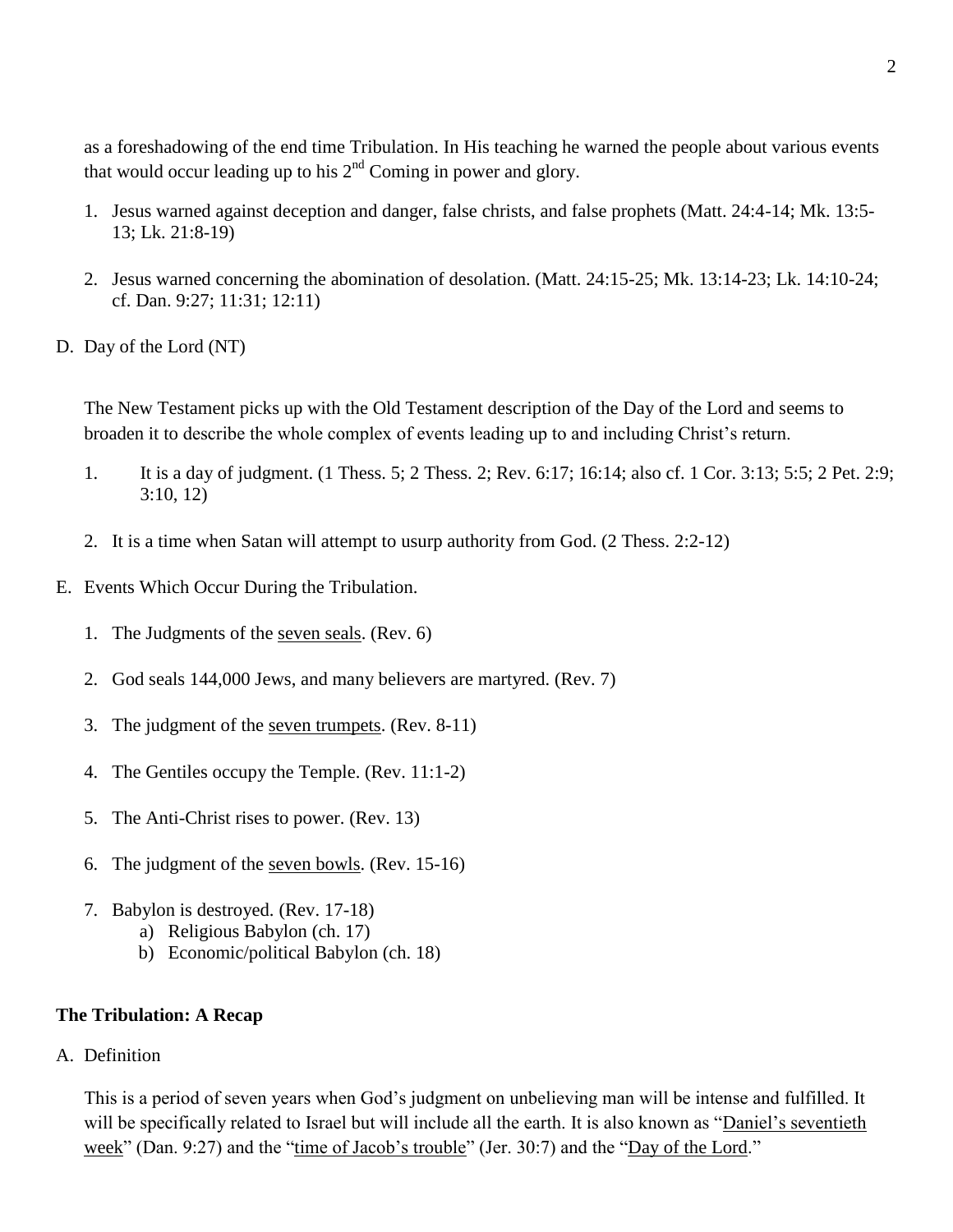B. Parenthesis – "Day of the Lord"

The "Day of the Lord" is a future period of time when the Sovereign Lord will judge Israel and the nations of the earth for their pride and establish His kingdom on the earth. The "day of the Lord" is a time when God will totally judge and destroy all the nations who have resisted him and who had been against Israel (God will honor the cause of Israel). Man's pride will be judged and idolatry will be done away with. God alone will be the Lord. It is characterized as a time of judgment, death, and destruction. It will be a fearful time—worse than any other period of previous or subsequent history. Despite the ominous nature of the period, it will also be a time of worshipping God—God's Spirit will be poured out and all who call on the name of the Lord will be saved. (Is. 2:12-21; 13:1-22; 22:1-25; 34:1-17; Jer. 46:1-12; Ezek. 7:1-27; 13:5; 30:1-19; Joel 1:15; 2:1-11, 28-32; 3:9-17; Amos 5:18-20; 8:8-9; 9:5-6; 9:11-15; Obad. 15-21; Zeph. 1:7-8; 2:1-3; 3:8; Zech. 14:1-21). Thus it is a time of retribution, redemption, and restoration (cf. Rev. 20-22)

C. Scriptures relating to the Period in General

Jer. 30:4-7; Dan. 9:24-27; 12:1; Zech. 13:8-9; Matt. 24; Mark 13; Luke 21; Rev. 6-19

- D. Specific Events of the Period
	- 1. The period will begin with a covenant being made between Antichrist and Israel. The covenant will reestablish sacrifice in Israel (Den. 9:27).
	- 2. The covenant will be broken and Antichrist will set himself up to be worshipped as God. This will take place at the midpoint of the seven year period (Dan. 9:27; Matt. 24:15ff; 2 Thess. 2:3-4; Rev. 13:14-15).
- E. The Judgments of the Period
	- 1. The Seal judgments (Rev. 6:1-8:5)
	- 2. The Trumpet judgments (Rev. 8:6-11:19)
	- 3. The Bowl judgments (Rev. 16:1-21)
- F. The Olivet Discourse (Matt. 24-25)

The Olivet discourse is the fifth and last great discourse in Matthew (chs. 24-25), so named because of the location of its delivery on the Mount of Olives overlooking Jerusalem. It is given its most extensive form in Matthew (cf. also Mark 13:1-37; Luke 21:5-36). Three questions are raised by the disciples: 1) When is the destruction of Jerusalem prophesied by Jesus to take place? 2) What will be the sign of Christ's coming? 3) What signs will foreshadow the "end of the world?" The first question is given less attention than the last two. The coming destruction of Jerusalem, which was accomplished by Titus in A.D. 70, is pictured along with the events of the end of the age in 24:5-28. However, even this is clearly viewed by Jesus as a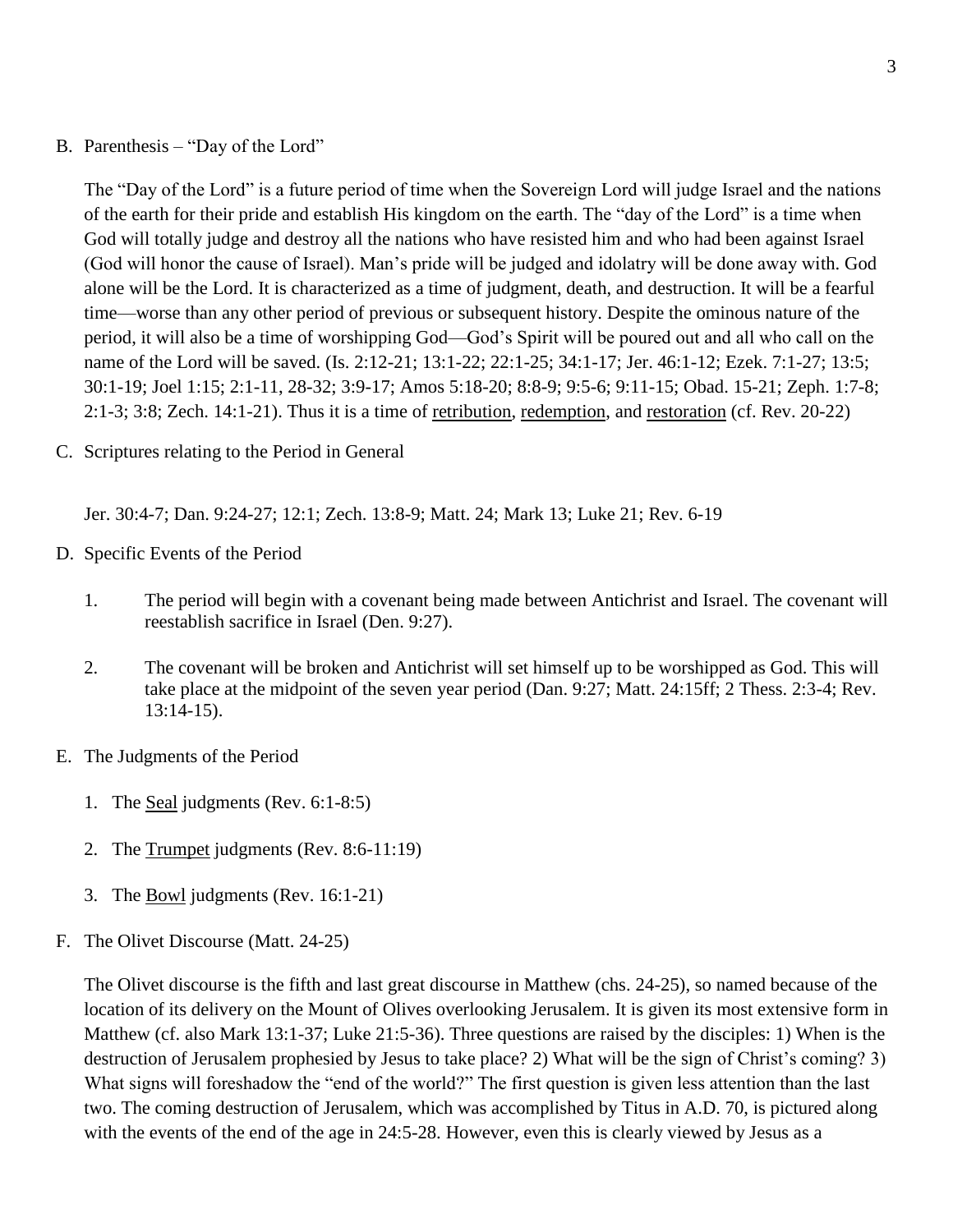foreshadowing of the fateful days of the Great Tribulation period. The greater portion of the material relates to the awesomeness of those days.

## **The Prediction of the King**

#### **Matthew 24**

## **I. The Destruction of the Temple in the Future 24:1-2**

# **II. The Question of the Disciples Concerning the Future 24:3**

## **III. The Explanation of Jesus Concerning the Future 24:4-31**

(The end time is typified in the near destruction of Jerusalem in A. D. 70)

(The end time realized in the final great tribulation of the world)

| 1) The first half of the seven year tribulation  | $24:4-8$  |
|--------------------------------------------------|-----------|
| 2) The midpoint of the seven year tribulation    | 24:15     |
| 3) The second half of the seven year tribulation | $24:9-28$ |

4) The consummation of the seven year tribulation24:29-31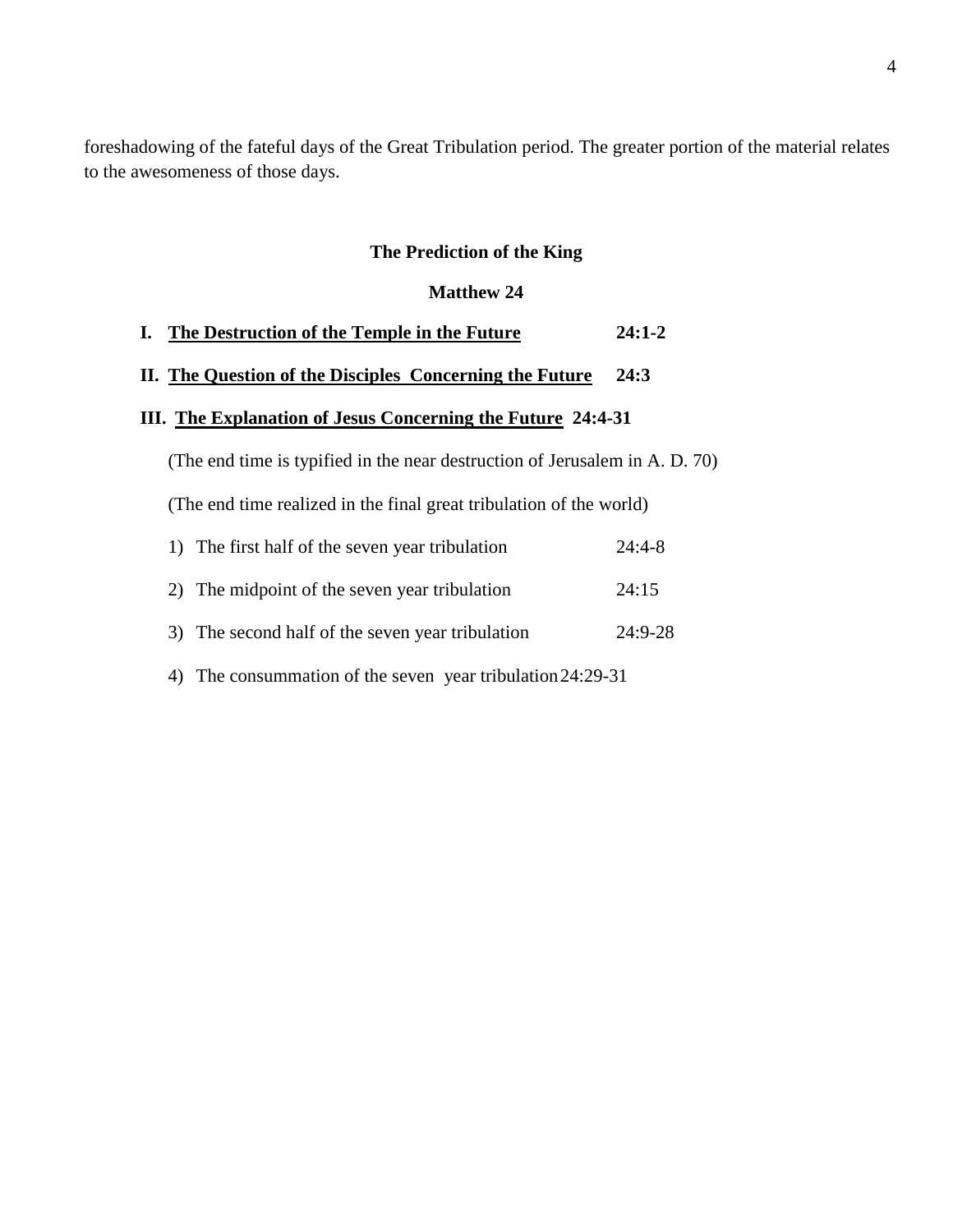

**Order of Events of Bible Prophecy According to the Pretribulational/Premillennial Understanding**